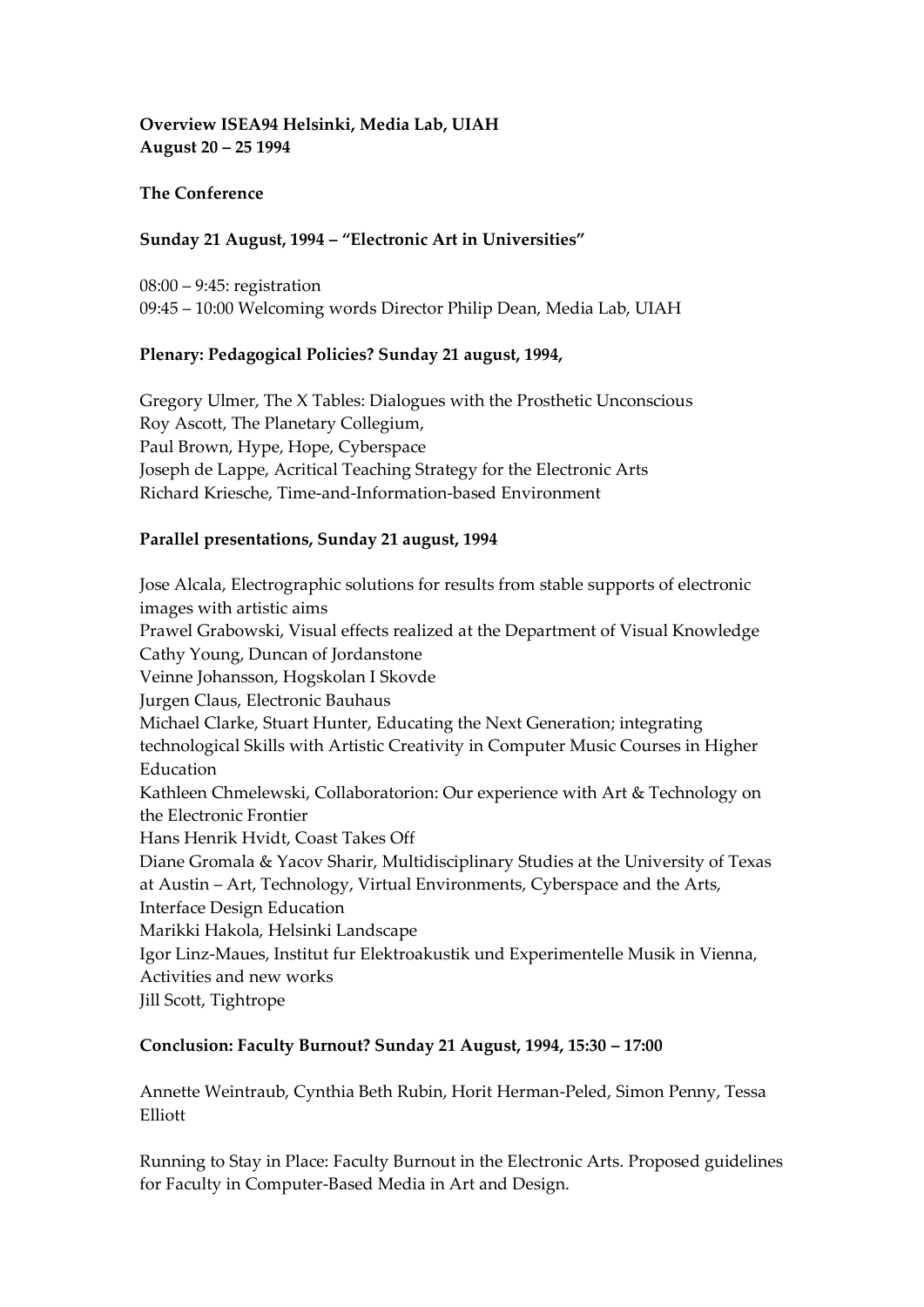#### **Monday 22 August 1994 – "The Next Generation"**

08:00 – 09:45 Registration 09:45 – 10:00 Welcoming Address

# **Plenary, Monday, 22 August 1994, 10:00 – 13:00**

**Chair: Mauri Elovainio** Pierre Levy, Toward Superlanguage

Volker Grassmuck, into the Muddy Waters of the Turning Galaxy. Death and Metaphoric Rebirth of the World in Media and of Media in the Universal Medium Mary-Anne Williams, Aesthetics and Artificial Intelligence Catherine Richards, Spectral Bodies Derrick de Kerckhove, The Volcanic Theory of Culture

### **Interactivity (Parallel), Monday 22 August 1994, 14:30 – 17:00 Chair: Jukka Sihvonen**

Maria Stukoff & Nicholas Gebhardt, The Time of Our Life: Interactivity and the Labyrinth of Forms Ryszard Kluszczynski, Interactivity and the problem of Communication in the Context of Philosophy of Deconstruction Soke Dinkla, The History of the Interface in Interactive Art Wolfgang Ziemer, European Interactive TV Heidi Tikka, Vision and Dominance - A Critical Look into Interactive Systems Beryl Graham, Choices: Gender Issues for Interactive Art Mika Tuomola, Towards New Structures

Panel: Simon Penny, John Manning, Ken Rinaldo, Henry See – Eliza's Children; Complexity, Emergency, the Simulation of Behaviour in the Space of Interaction

## **Visualization (parallel), Monday 22 August 1994, 14:30 – 17:00 Chair: Tapio Takala**

Richard Wright, Art and Science in Chaos: Contesting Readings of Scientific Visualization Machiko Kusahara, What Digital Technologies Brought to Simulation Art George Legrady, Equivalents II Delle Maxwell, Outside In: Mathematical Visualization Project from the Geometry Centre

Panel: Peter Beyls, Roman Verostko, Ken Musgrave, Stephen Bell, Brian Evans, Tecla Schiphorst – Algorithms and the Artist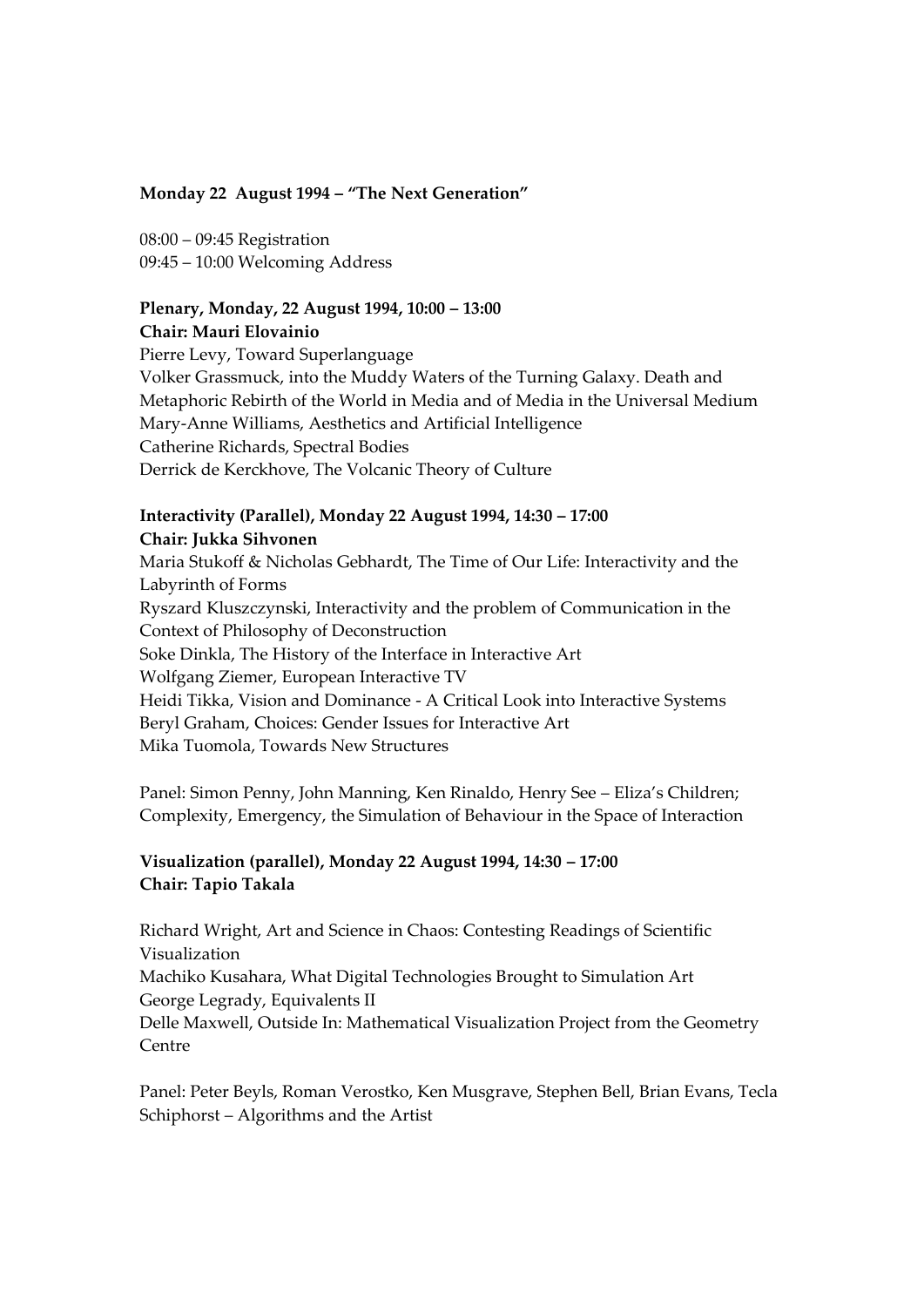## **Composition (Parallel) Monday 22 August 1994, 14:30 – 16:30 Chair: Pauli Laine**

Carsten Bredanger, Expert Systems: Building a Bridge to electronic sonic art Agostino DiScipio, Formal processes of Timbre Composition, Challenging the Dualistic Paradigm Eduardo Reck Miranda, An Artificial Intelligence Approach to Sound Design David Clark Little, Composing with Chaos: Applications of a new Science for Music Erkki Kurenniemi, From 3D Shapes to Tonal Harmonies – and Back Gerhard Eckel & Barbara Becker, Some Remarks on Problems of Computer Assisted Composition

## **Multimedia (Evening Session) Chair Kari-Hans Kommonen**

Brad Miller A Digital Rhizome Klaus Oesch Media Museum, A Finnish CD-Rom Project Josepha Haveman, Monograph Multimedia Karen Davis, Cine Play Jill Scott, Paradise Tossed – New Stage Frontiers or Utopia Jorgen Callesen, Stine Schou, Lailah Jean-Louis Boissier, Flora Petrinsularis Mari Soppela, The Mediamatic CD Rom

## **Tuesday 23rd of August – Spacescapes**

**Spacescapes (plenary), 23 August, 1994, 10:00 – 13:00 Chair – Anne-Marie Duguet**

France Dyson, Philosophonics of Space: Sound, Futurity and the End of the World Margaret Morse, Enthralling Spaces – The Aesthetics of Virtual Environments Knowbotic Research, Dialogue with the knowbotic South

Panel: Cyberspace Configurations of Space, Memory and Language in the Electronic Arts

Peter d'Agostino David Tafler Victoria Vesna

### **Arch-Design (parallel) 23 August, 1994, 14:30 –18:00 Chair – Derrick de Kerckhove**

Roy Ascott, The Architecture of Cyberception Mathias Fuchs, The Relation of Architecture and Electronic Space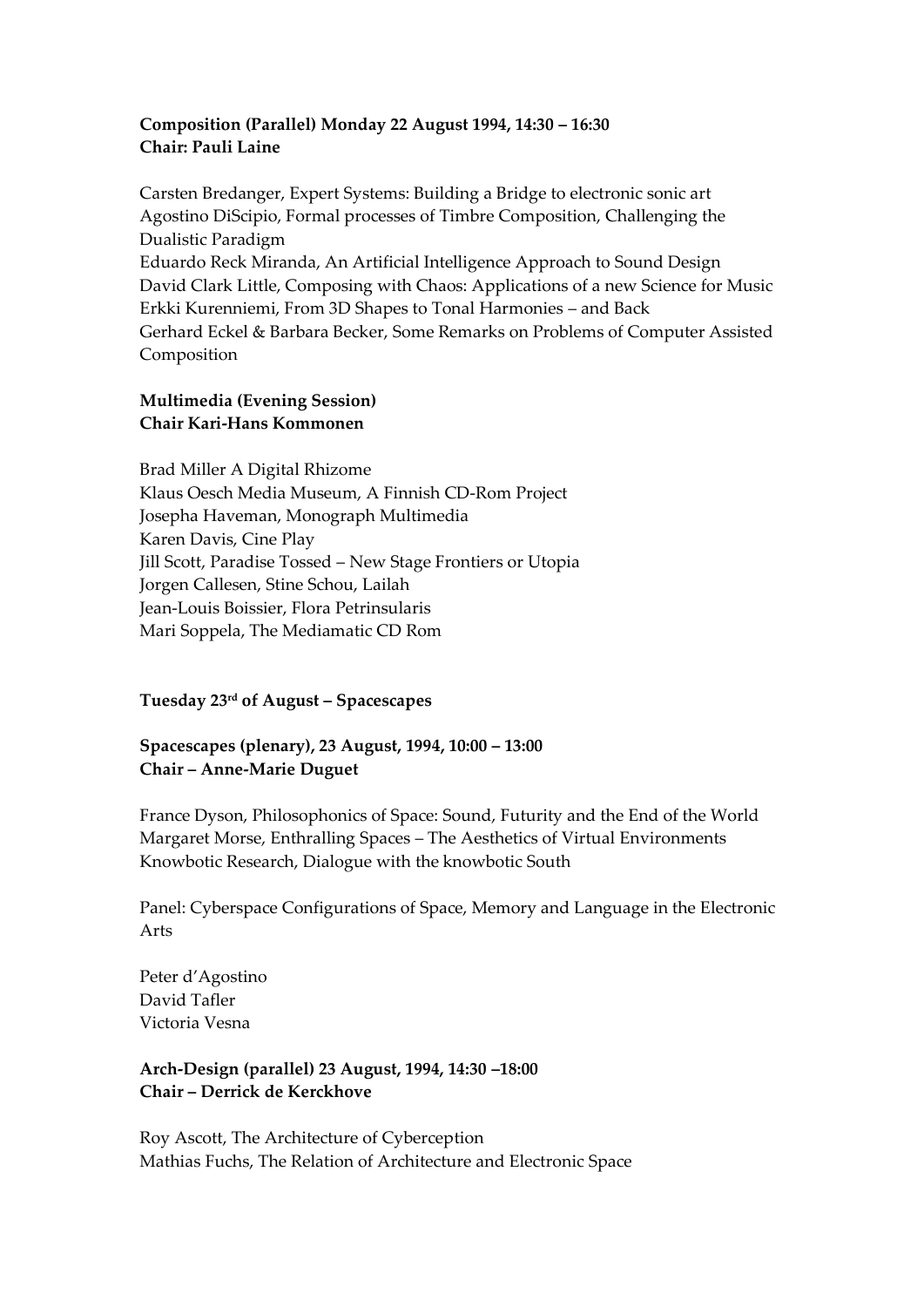Tom Klinkowstein, Inventing an Aesthetic for the 21<sup>st</sup> Century; Post Design means Electrotexture Vito Orazem, Holography as an Element of Media Architecture Marko Peljhan, Science of the Individual Joakim Sauter, Networked Architecture

Panel: The Invisible Planet: Networked Virtual Reality, Virtual Cities and Culture

Frederik John Truck Jeffrey Shaw Ola Odegard Yuxwelupton Carl Loeffler

## **Body (parallel) 23 August, 1994, Chair Alla Mitrofanova**

Monica Fleishmann, Wolfgang Strauss, Christian Bohn, The Dice Time of dynamic Space Jane Goodall, High Anxieties Stelarc, Stomach Sculpture: Hollow Body, Host Space Stahl Stenslie, Liquid selves – Schizoid Bodies Kirk Wolford, Cyber SM Timothy Druckrey, Networked Identity, Creativity, Language and the Clash of Realities Kari Hintikka, Virtual Identities – Inhabiting Cyberspace Karen D. Davis, the Corporate Body Kathy Rogers, Rob la Frenais, Non-Explicable Phenomena, Consciousness and technology Eric Kluitenberg, Arthur Elsenaar, Corporeal-Machine Anxiety

## **Soundscapes (parallel)**

## **Chair: Harri Huhtamaki (dubbele punt op de a van Huhtamaki)**

Virginia Madsen, Tony McGregor, Sound Design, Nature & the Post Real Douglas Kahn, Amplifications: Transformations in Sound & Technology in the Western Avant-garde and Experimental Arts Nicholas Gebhardt, Sounds Natural – Sonic Landscapes and the New Age Sam Inkinen, The Sound of a Binary Machine – An Introduction to techno Culture Nigel Helyer, Vectors and Virtual Space Joseph Hyde, Songlines

#### **Roundtables - Artists in Cyberculture**

**23 August, 1994, 19:00 – 21:00 Panel: A Cave -** The Metaphor of the Cave in the Electronic Arts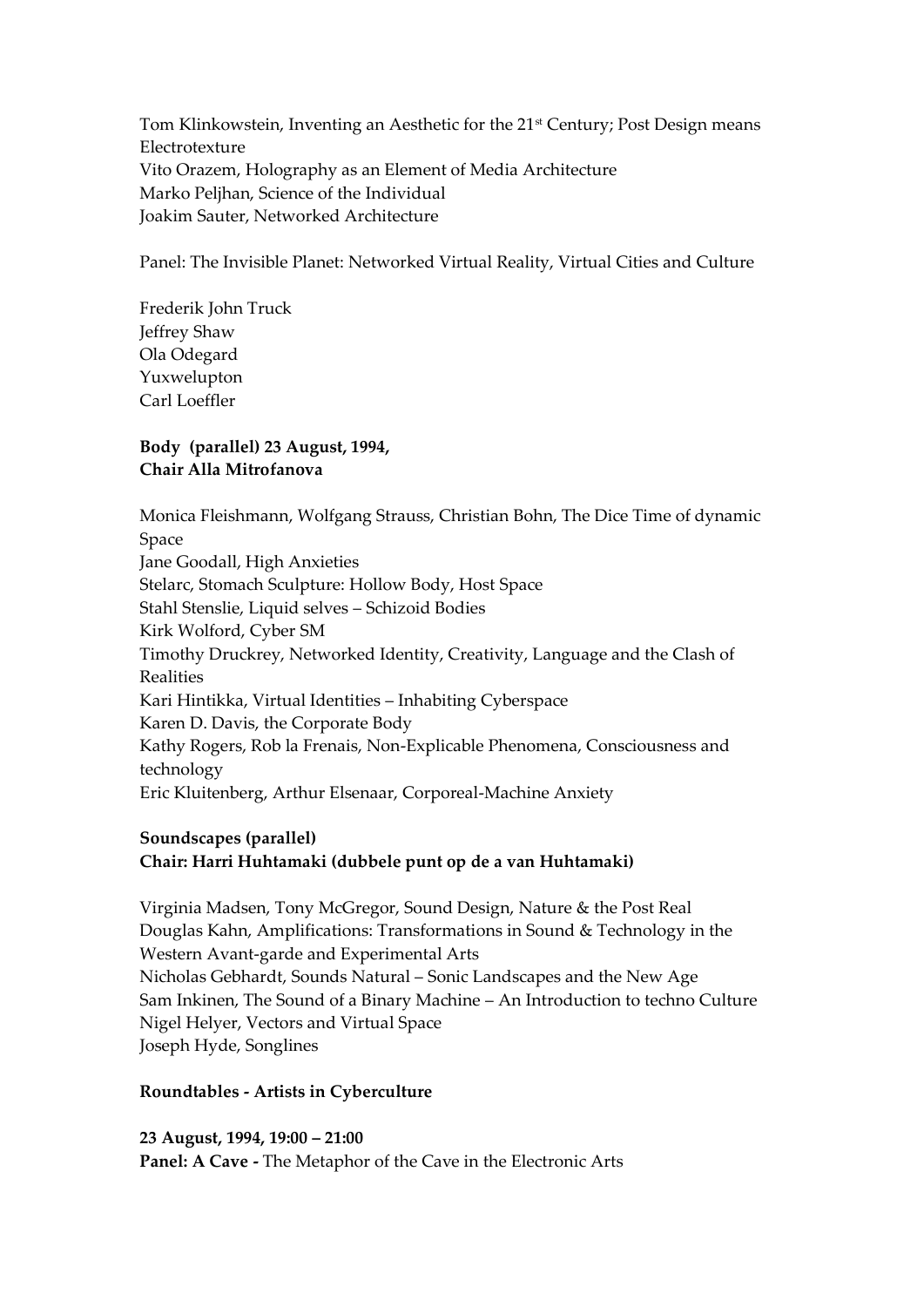Margaret Morse Frances Dyson Jeffrey Shaw Alexandru Antik

#### **23 August, 1994, 19:00 – 21:00 Roundtable: B futurics**

Jeffrey Schultz, Hyperperformance Jeremy Welsh, A Hypertalk Stephen s' Soreff, Art Futures Greg Garvey, God & Silicon: Better External Living through Technology

### **23 August, 1994, 19:00 – 21:00 Roundtable: C Output Sufferings**

James Walker, Computers, Painting & Ambition Cynthia Beth Rubin, Output Sufferings: After the Virtual

### **23 August, 1994, 19:00 – 21:00 Roundtable: D nethics?**

Jeff Taylor, The Net Effect Derrick de Kerckhove, Ethics and Political Correctness Axel Wirths, Artistic Electronic Networking Tapio Makela, Electronic Space – An Imaginary Conquest

## **Wednesday 24th of August 1994 – High & Low**

# **High & Low (plenary) 24th of August, 1994, 10:00 – 13:00 Chair: Simon Penny**

Erkki Huhtamo, Kaleidoscomaniac to Cybernerd Lev Manovich, The Labor of Perception: Electronic Art in Post-Industrial Society Ross Harley, Dig: An Archaeology of Technology and Entertainment in Spelberg's Jurassic Park Geert Lovinck, Sovereign Media and the Data-Dandy Richard Wright, It Looks Just Like Art: Computers, Class and Cultural Positioning Graham Harwood, Matthew Fuller, Sadie Plant, Steve Binnion, Mike Steventon, Gomma X, Saddling the Troyan Horse

# **East & West (parallel) 24th of August, 1994, 14:30 – 18:00 Chair: Jukka Mallinen**

Leonid Bazhanov, Media Art in Russia Tatjana Mogilevskaya, A Note on the History of Russian Media Art Marina Baskakova, In Search of the Third Reality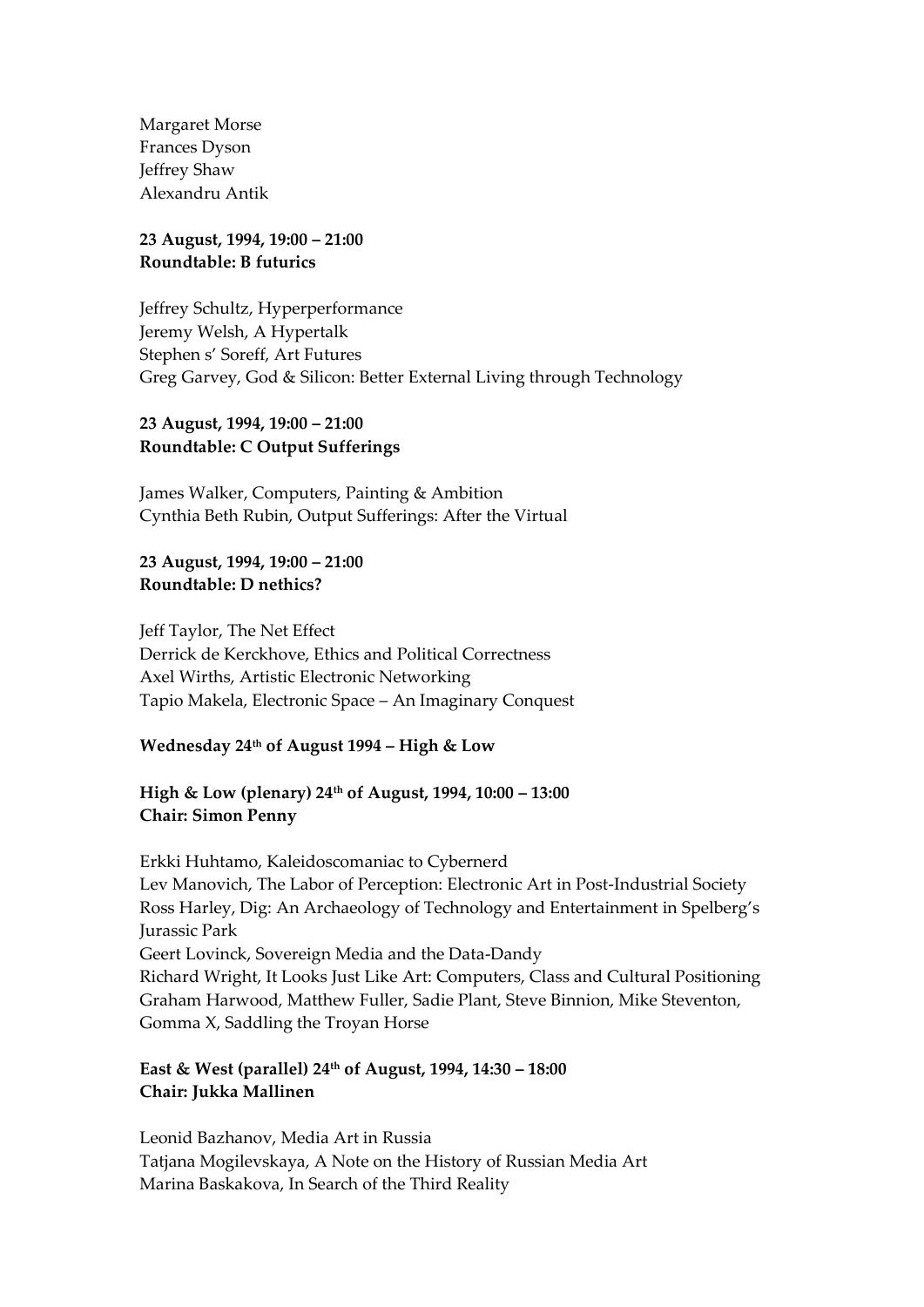Mihail Kuznezov, The Prothesis of Event in Virtual Reality Alexander Sekatsky, The Tools of Desire and New Technologies Alla Mitrofanova, Art and Technology as the Avant-garde Marat Guelman, Conversion Gia Rigvava, A general Overview to Video and Media Art in Russia Viktor Mazin & Olessi Tourkina, Golem of Consciousness

### **Gender/Blender (parallel) 24th of August, 1994, 14:30 –17:00 Chair: Asko Makela (twee puntjes op beide a's)**

Zoe Soufoulis, Virginia Barratt, Woman Remapping Technospace Christine Tamblyn, She loves it, She loves it not, Woman and Technology Roger Johnson, Music Technology and Gender Joan Truckenbrod, Gender Issues in the Electronic Arts Inform New modes of Computing VNS Matrix, Pathogenic Vectors

Panel: Greg Garvey, Carol Gigliotti, Brenda Laurel, Rob Tow, Pedagogy of the Oppressed: Woman, Men and the Cartesian Coordinate System

#### **Global/Local (parallel) Chair: Rejane Spitz, Matthew Fuller**

Lily Diaz, A Simultaneous View of History – an Examination into the Landscape of **History** Sadhna Jain, Identity Crisis – Cultural Mapping Cecilia Cmielewski, Narrative and Invention

Panel: Transcultural Approaches to Electronic Art: Do We Really Care? Rejane Spitz, Paul Brown, Acha Debela, Maria Fernandez, Chitra Shiram

#### **Thursday 25th August, 1994**

**ISEA Plenary, 25th of August, 1994, 10:00 – 11:00 Chair: Wim van der Plas**

Co-projects – as part of ISEA94

Toshio Iwai – A Retrospective – Opening, 19<sup>th</sup> of August, 1994, 17:00 – 19:00

**Game Arcade** – Opening 19th of August, 14:00 19th & 20th August& 22 – 25 August

**Media Lounge** – Opening 19th of August, 14:00 August 20 – 25 August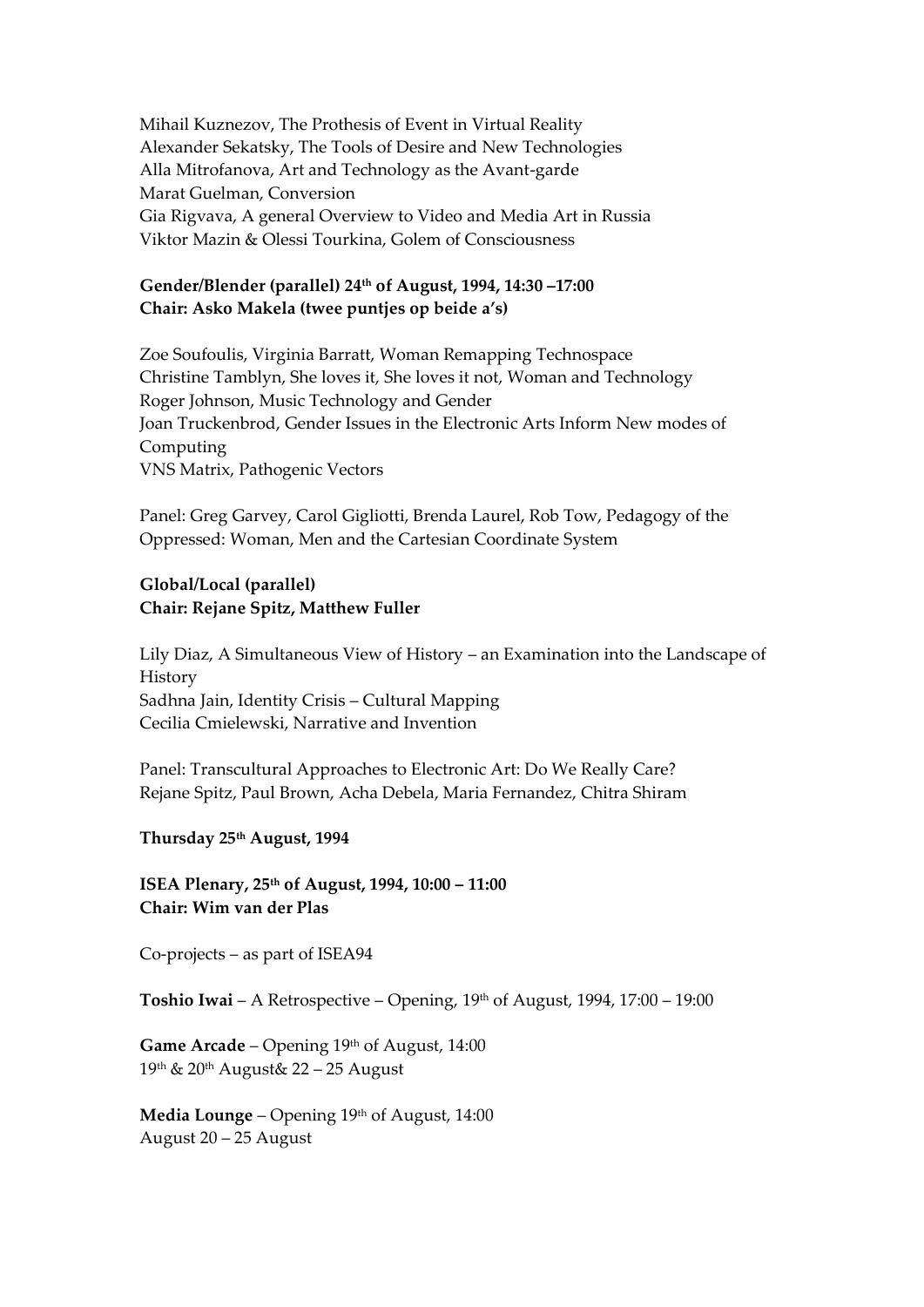**Nordicil 94**

Seminar on the New Narrative of Cinema August 19 – 21

Friday, 19th of August, 1994 – NO TIME! Asko Makela (Finland) New Narratives of Cinema Erkki Huhtamo (Finland), Interactivity and Media Art, A Historical Approach Barbara London (USA) The Mixed Aesthetics of Video Art, Rock Video's and Experimental Cinema Ippo Pohjola (Finland), P(l)ain Truth Robert A. Fischer (Switzerland) Audiovisual Literature Hannu Puttonen (Finland), Sur+FX

Saturday 20<sup>th</sup> of August, 1994

Heikki Salo (Finland) Hyperboarding Eric Hoffert (USA) Digital Cinema and the Infobahn David Tafler (USA) The Empty Real Sphere and the Fall (from): Narrative and the Moving Image Graheme Weinbren (USA) What the Interactive Cinema allows us to say that could not be previously said? David Blair (USA), Waxweb Mosaic – MOO

Sunday 21<sup>st</sup> of August, 1994

Lev Manovich (USA) Digital (r)revolution Mark C. Dippe (USA) The Narrative Possibilities of Digital Cinema

Info: Ad Astra Petra Tarjanne - +358-0-627179

#### **WOMAD@HELSINKI**

Focusing on the newest trends of world music – ethno techno, global music and global ambient –

Friday 19th of August

Flesh in God (Finland) Wimme (Saami Land) Albert Kuvezin (Tuva) Trans-Global Underground

Saturday 20th of August

Flesh in God (Finland) Yat-Ha (Tuva) Shriekback (UK) Jah Wobble's Invaders of the Heart